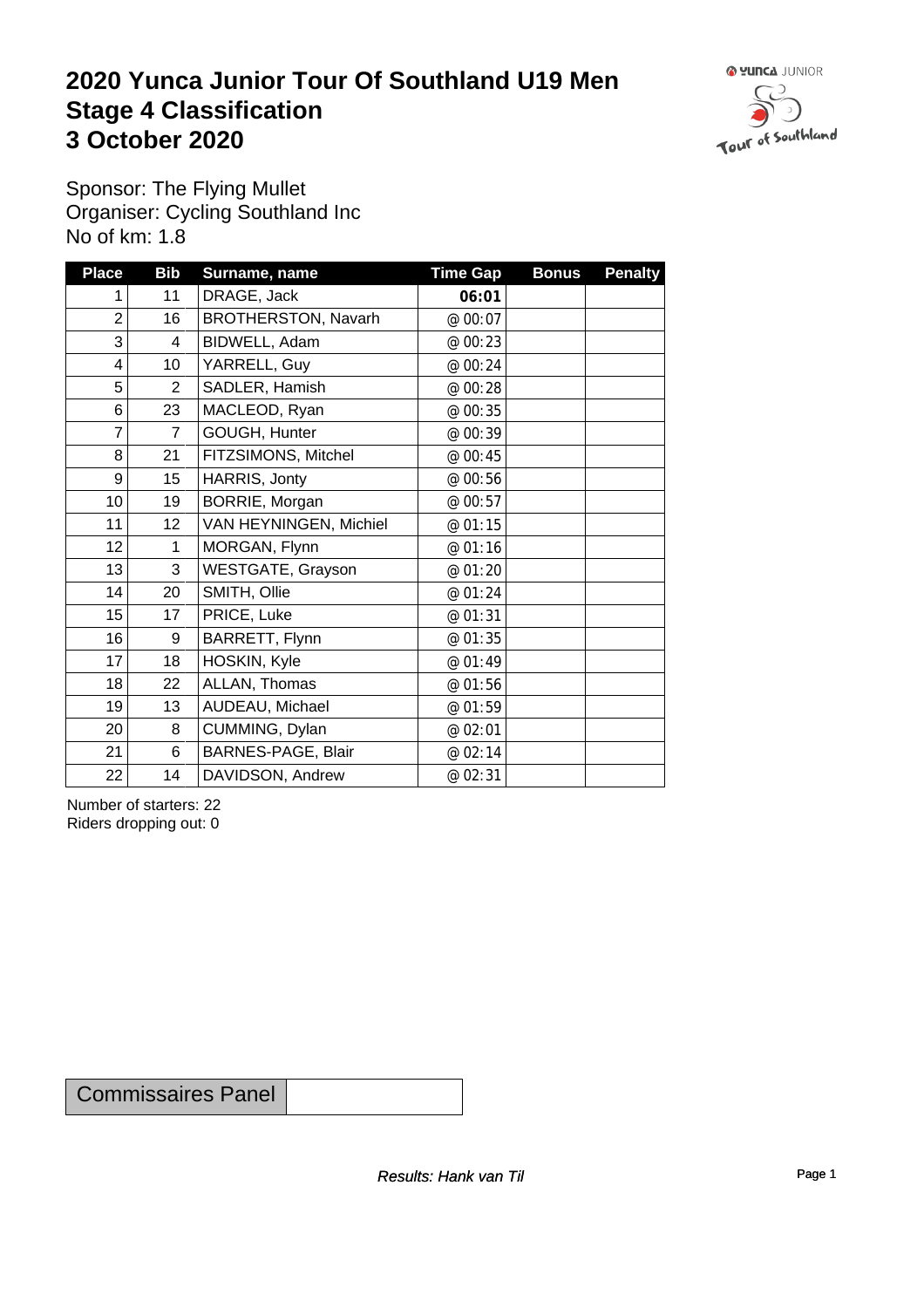### **2020 Yunca Junior Tour Of Southland U19 Men General Classification (Stage 4)**<br> **3 October 2020 3 October 2020**



Organiser: Cycling Southland Inc

| <b>Place</b> | <b>Bib</b>      | Surname, name              | <b>Time Gap</b> |
|--------------|-----------------|----------------------------|-----------------|
|              | 11              | DRAGE, Jack                | 3:21:42         |
| 2            | 16              | <b>BROTHERSTON, Navarh</b> | @ 00:01         |
| 3            | 10 <sup>1</sup> | YARRELL, Guy               | @ 00:21         |
| 4            | $\overline{7}$  | GOUGH, Hunter              | @ 00:35         |
| 5            | 21              | FITZSIMONS, Mitchel        | @ 01:10         |
| 6            | 12              | VAN HEYNINGEN, Michiel     | @ 01:15         |
| 7            | 9               | BARRETT, Flynn             | @ 02:24         |
| $\bf 8$      | 4               | BIDWELL, Adam              | @ 03:34         |
| 9            | $\overline{2}$  | SADLER, Hamish             | @ 03:45         |
| 10           | 20              | SMITH, Ollie               | @ 04:35         |
| 11           | 15              | HARRIS, Jonty              | @ 04:54         |
| 12           | 22              | ALLAN, Thomas              | @ 06:20         |
| 13           | 17              | PRICE, Luke                | @ 08:54         |
| 14           | 13              | AUDEAU, Michael            | @ 09:58         |
| 15           | 1               | MORGAN, Flynn              | @ 10:00         |
| 16           | 23              | MACLEOD, Ryan              | @ 17:13         |
| 17           | 19              | BORRIE, Morgan             | @ 20:14         |
| 18           | 6               | BARNES-PAGE, Blair         | @ 27:39         |
| 19           | 14              | DAVIDSON, Andrew           | @ 27:56         |
| 20           | 18              | HOSKIN, Kyle               | @ 32:41         |
| 21           | 8               | CUMMING, Dylan             | @ 40:49         |
| 22           | 3               | <b>WESTGATE, Grayson</b>   | @ 42:41         |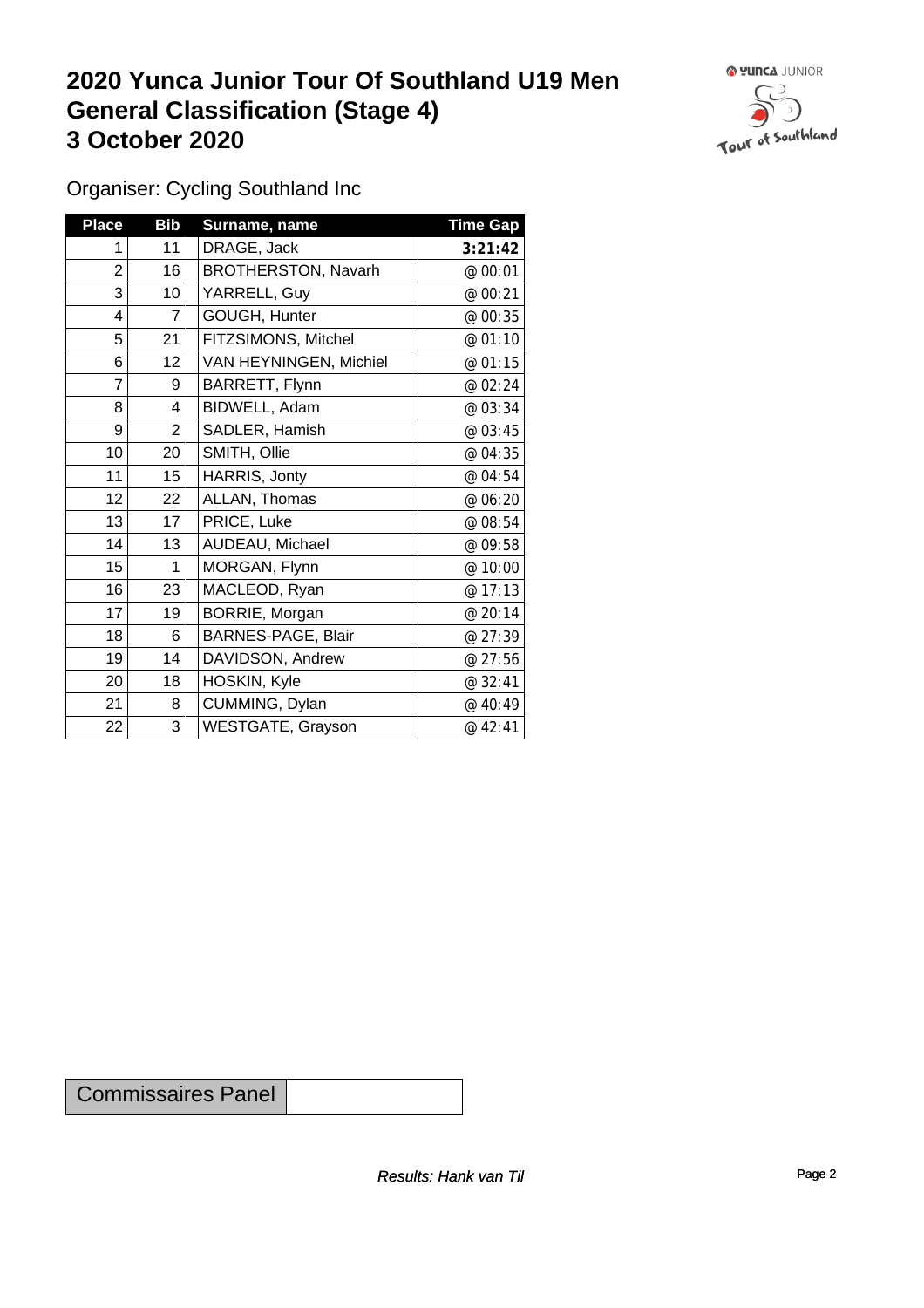### **2020 Yunca Junior Tour Of Southland U19 Men Sprint Classification (Stage 4) 3 October 2020**



Organiser: Cycling Southland Inc

| <b>Place</b> | Bib | Surname, name              | <b>Points</b> |
|--------------|-----|----------------------------|---------------|
|              | 21  | <b>FITZSIMONS, Mitchel</b> |               |
| າ            | 10  | YARRELL, Guy               | 4             |
| 3            | 18  | HOSKIN, Kyle               |               |
| 4            | 16  | <b>BROTHERSTON, Navarh</b> |               |
| 5            | 13  | AUDEAU, Michael            | 3             |
| 6            | 15  | HARRIS, Jonty              |               |
|              | 8   | CUMMING, Dylan             |               |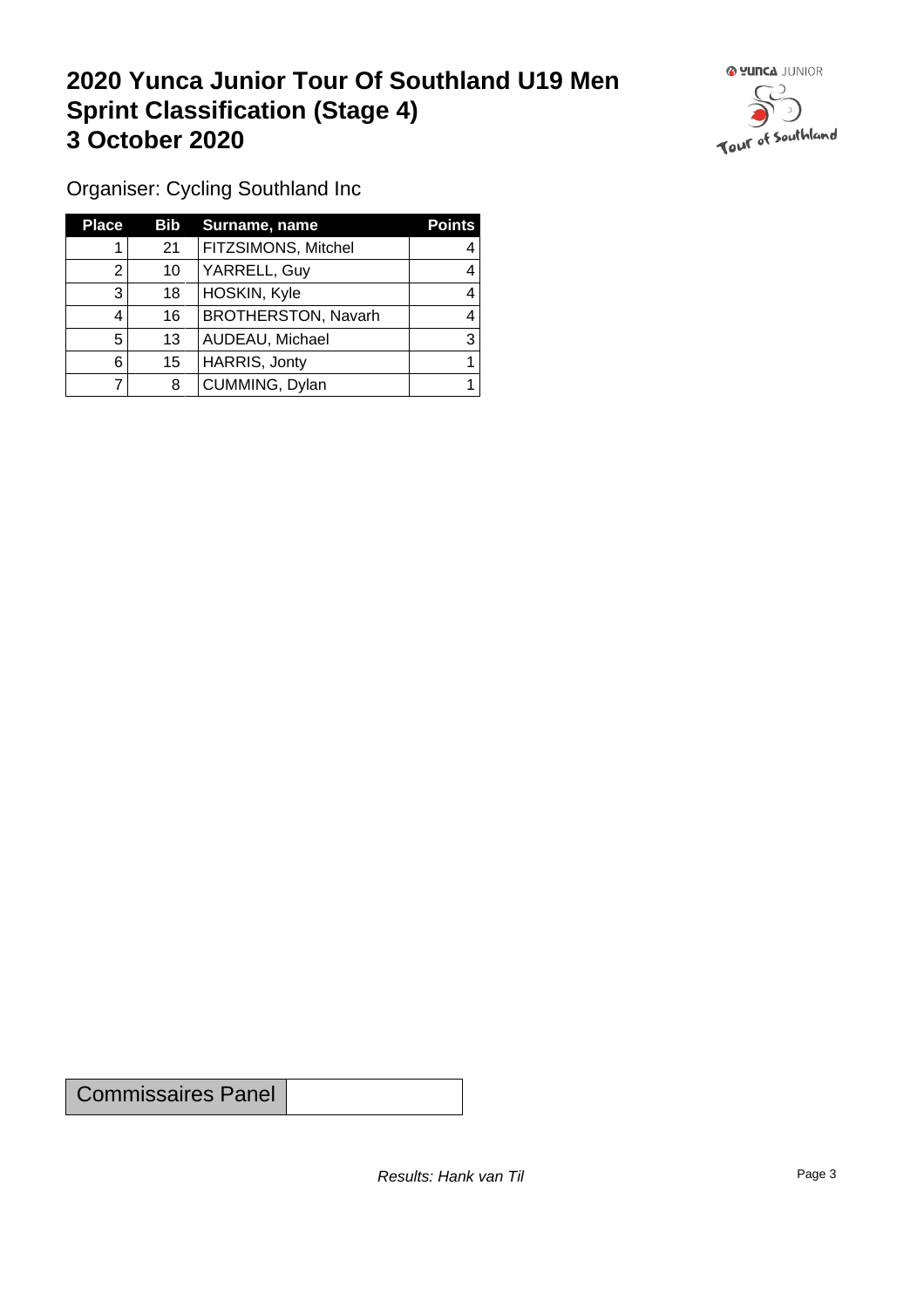## **2020 Yunca Junior Tour Of Southland U19 Men KOM Classification (Stage 4) 3 October 2020 1999 <b>1999 1999 1999 1999 1999 1999 1999 1999 1999 1999 1999 1999 1999 1999 1999 1999 1999 1999 1999 1999 1999 1999 1999 1999 1999 1999 1999 1999 19**



Organiser: Cycling Southland Inc

| Place |    | Bib Surname, name          | <b>Points</b> |
|-------|----|----------------------------|---------------|
|       | 11 | DRAGE, Jack                | 10            |
|       | 16 | <b>BROTHERSTON, Navarh</b> |               |
|       |    | BIDWELL, Adam              |               |
|       | 10 | YARRELL, Guy               |               |